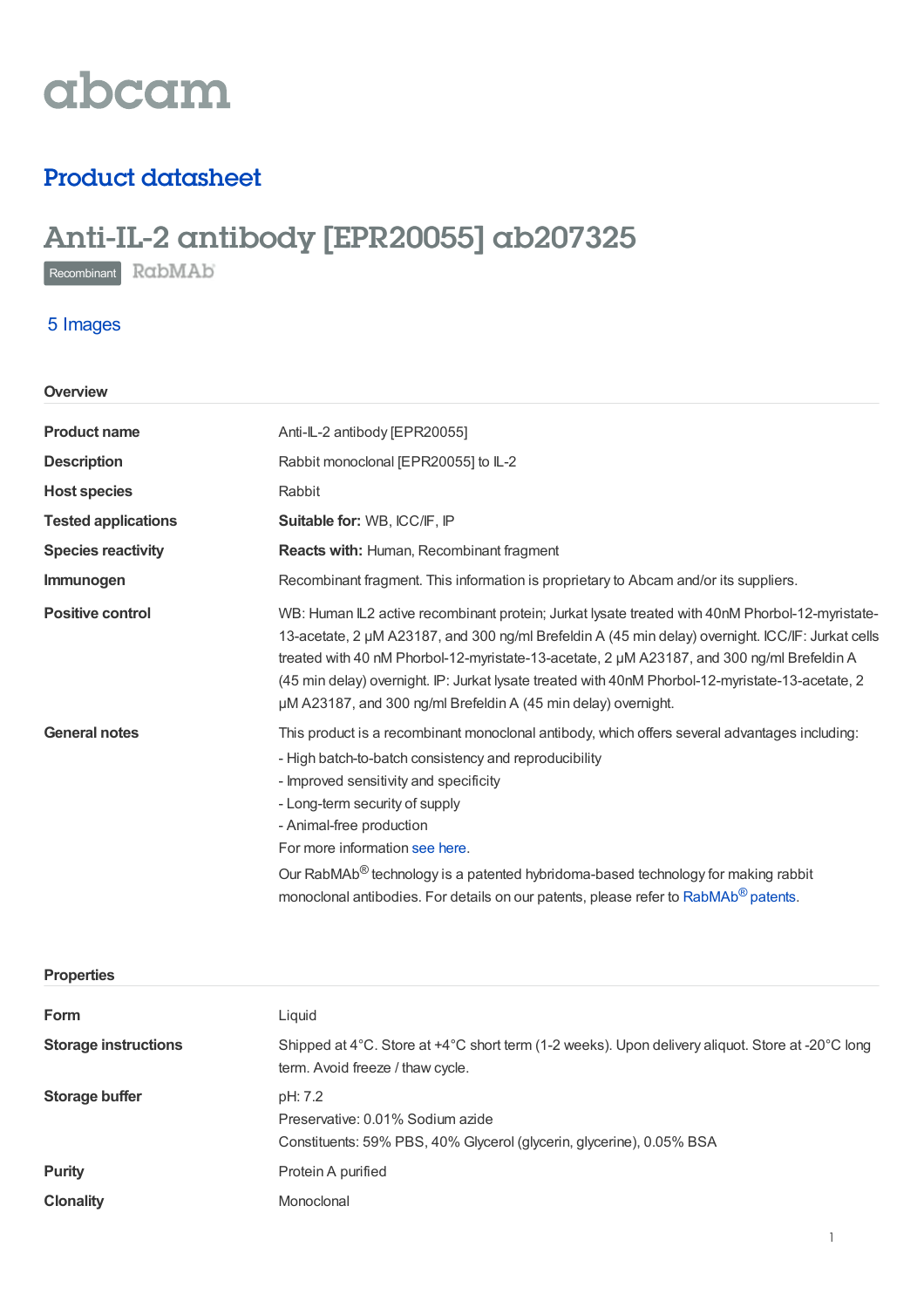| Clone number   | EPR20055 |
|----------------|----------|
| <b>Isotype</b> | lgG      |

## **Applications**

**The Abpromise guarantee** Our [Abpromise](https://www.abcam.com/abpromise) guarantee covers the use of ab207325 in the following tested applications.

The application notes include recommended starting dilutions; optimal dilutions/concentrations should be determined by the end user.

| <b>Application</b> | <b>Abreviews</b> | <b>Notes</b>                                                                            |
|--------------------|------------------|-----------------------------------------------------------------------------------------|
| <b>WB</b>          |                  | 1/1000. Detects a band of approximately 14 kDa (predicted<br>molecular weight: 17 kDa). |
| <b>ICC/IF</b>      |                  | 1/500.                                                                                  |
| IP                 |                  | 1/20.                                                                                   |

| <b>Target</b>                |                                                                                                                                                                                                                                                                                                                |
|------------------------------|----------------------------------------------------------------------------------------------------------------------------------------------------------------------------------------------------------------------------------------------------------------------------------------------------------------|
| <b>Function</b>              | Produced by T-cells in response to antigenic or mitogenic stimulation, this protein is required for<br>T-cell proliferation and other activities crucial to regulation of the immune response. Can stimulate<br>B-cells, monocytes, lymphokine-activated killer cells, natural killer cells, and glioma cells. |
| Involvement in disease       | Note=A chromosomal aberration involving IL2 is found in a form of T-cell acute lymphoblastic<br>leukemia (T-ALL). Translocation $t(4;16)(q26;p13)$ with involves TNFRSF17.                                                                                                                                     |
| <b>Sequence similarities</b> | Belongs to the IL-2 family.                                                                                                                                                                                                                                                                                    |
| <b>Cellular localization</b> | Secreted.                                                                                                                                                                                                                                                                                                      |

#### **Images**



Anti-IL-2 antibody [EPR20055] (ab207325) at 1/1000 dilution + Human IL2 active recombinant protein at 0.01 µg

# **Secondary**

Goat Anti-Rabbit IgG H&L (HRP) [\(ab97051](https://www.abcam.com/ab97051.html)) at 1/100000 dilution

**Predicted band size:** 17 kDa **Observed band size:** 14 kDa

**Exposure time:** 1 minute

Blocking/Dilution buffer: 5% NFDM/TBST.

Human IL2 active recombinant protein contains aa21-153.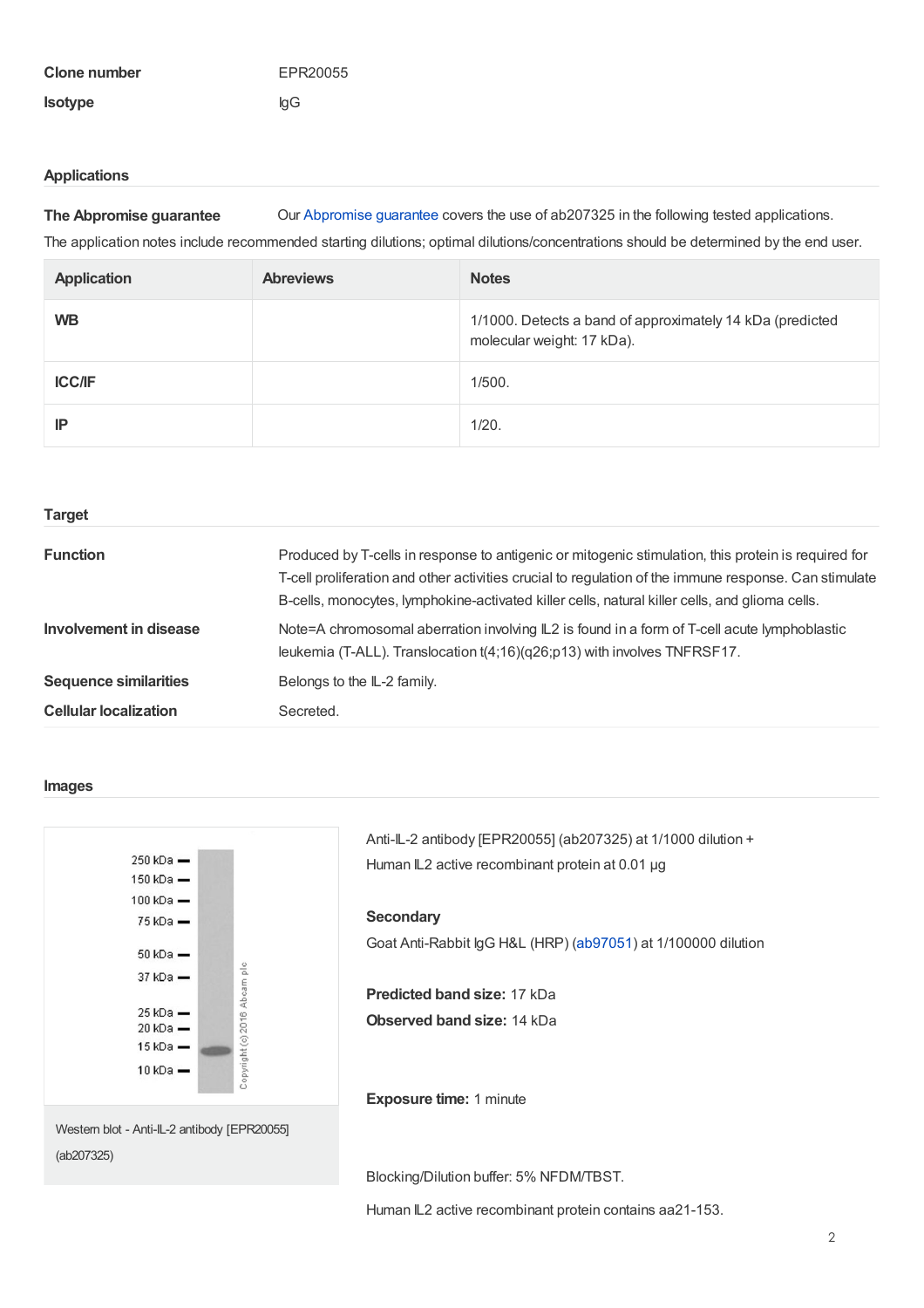

**All lanes :** Anti-IL-2 antibody [EPR20055] (ab207325) at 1/5000 dilution

**Lane 1 :** Untreated Jurkat (Human T cell leukemia cell line from peripheral blood) whole cell lysate

**Lane 2 :** Jurkat (Human T cell leukemia cell line from peripheral blood) whole cell lysate treated with 40nM Phorbol-12-myristate-13 acetate, 2 µM A23187, and 300 ng/ml Brefeldin A (45 min delay) overnight

Lysates/proteins at 10 µg per lane.

## **Secondary**

**All lanes :** Goat Anti-Rabbit IgG H&L (HRP) [\(ab97051](https://www.abcam.com/ab97051.html)) at 1/100000 dilution

**Predicted band size:** 17 kDa **Observed band size:** 14 kDa

**Exposure time:** 1 minute

Blocking/Dilution buffer: 5% NFDM/TBST.

The molecular weight observed is consistent with the literature, and the expression level can be induced in activated Jurkat cell. (PMID:10555752).



Immunocytochemistry/ Immunofluorescence - Anti-IL-2 antibody [EPR20055] (ab207325)

Immunofluorescent analysis of 4% paraformaldehyde-fixed, 0.1% Triton X-100 permeabilized Jurkat (Human T cell leukemia cell line from peripheral blood) cells, untreated or treated with 40 nM Phorbol-12-myristate-13-acetate, 2 μM A23187, and 300 ng/ml Brefeldin A (45 min delay) overnight, labeling IL2 with ab207325 at 1/500 dilution, followed by Goat Anti-Rabbit IgG H&L (Alexa Fluor ${}^{\circledR}$ 488) [\(ab150077](https://www.abcam.com/ab150077.html)) secondary antibody at 1/1000 dilution (green).

Confocal image showing cytoplasmic staining on Jurkat cells. The signal is induced after treatment with 40 nM Phorbol-12-myristate-13-acetate, 2 μM A23187, and 300 ng/ml Brefeldin A (45 min delay) overnight.

The nuclear counter stain is DAPI(blue).

Tubulin is detected with (Anti-alpha Tubulin antibody [DM1A] -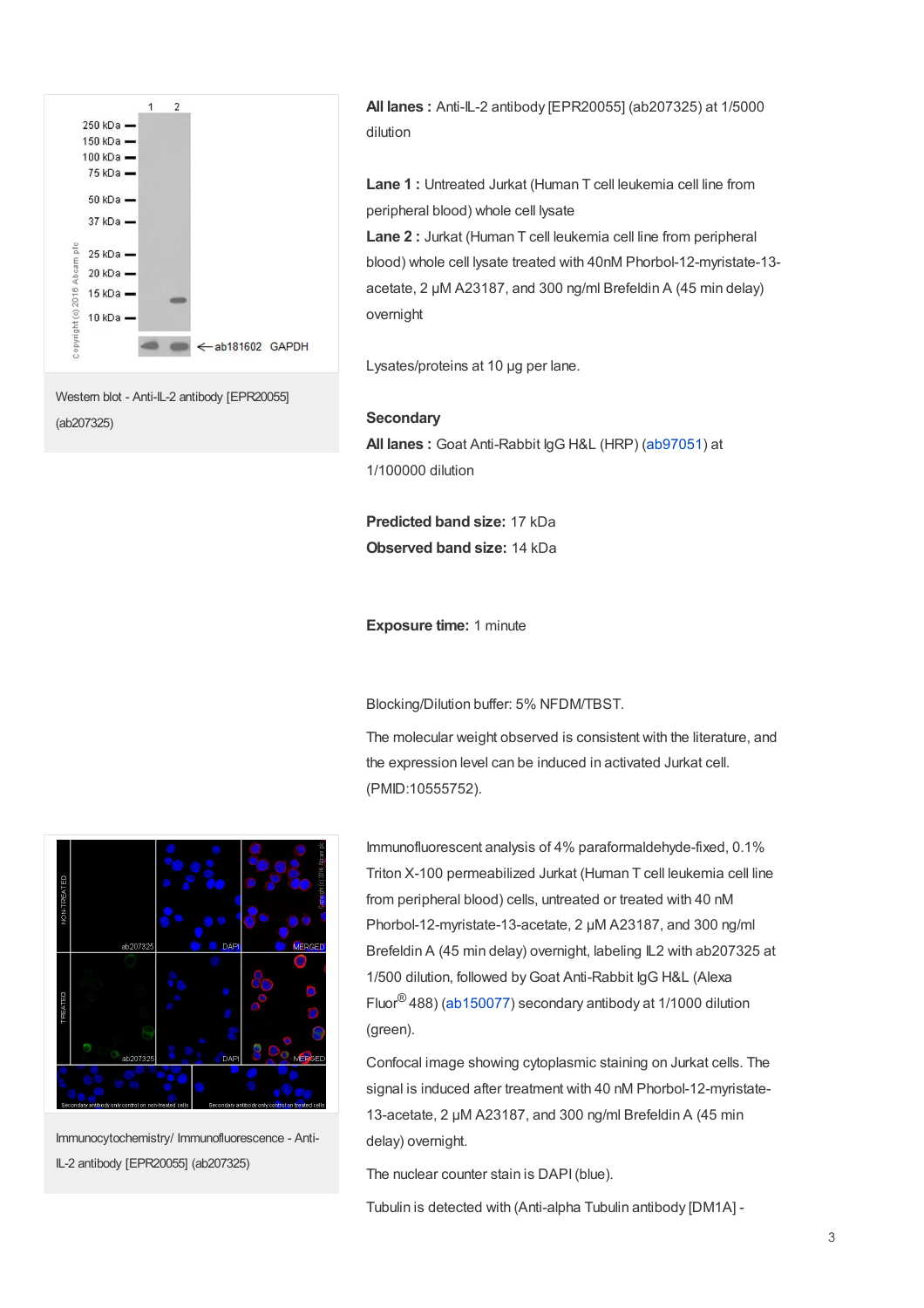Microtubule Marker (Alexa Fluor® 594) [\(ab195889](https://www.abcam.com/ab195889.html)) at 1/200 dilution (red).

Secondary antibody only controls on non treated and treated cells: Used PBS instead of primary antibody, secondary antibody is Goat Anti-Rabbit IgG H&L (Alexa Fluor<sup>®</sup> 488) [\(ab150077](https://www.abcam.com/ab150077.html)) at 1/1000 dilution.



Immunoprecipitation - Anti-IL-2 antibody [EPR20055] (ab207325)

IL2 was immunoprecipitated from 0.35 mg of Jurkat (Human T cell leukemia cell line from peripheral blood) treated with 40nM Phorbol-12-myristate-13-acetate, 2 μM A23187, and 300 ng/ml Brefeldin A (45 min delay) overnight lysate with ab207325 at 1/20 dilution. Western blot was performed from the immunoprecipitate using ab207325 at 1/200 dilution. VeriBlot for IP Detection Reagent (HRP) [\(ab131366](https://www.abcam.com/ab131366.html)), was used for detection at 1/1000 dilution.

Lane 1: Jurkat treated with 40nM Phorbol-12-myristate-13-acetate, 2 μM A23187, and 300 ng/ml Brefeldin A (45 min delay) overnight lysate 10µg (Input).

Lane 2: ab207325 IP in Jurkat treated with 40nM Phorbol-12 myristate-13-acetate, 2 μM A23187, and 300 ng/ml Brefeldin A (45 min delay) overnight lysate.

Lane 3: Rabbit IgG, monoclonal [EPR25A] - Isotype Control ([ab172730](https://www.abcam.com/ab172730.html)) instead of ab207325 in Jurkat treated with 40nM Phorbol-12-myristate-13-acetate, 2 μM A23187, and 300 ng/ml Brefeldin A (45 min delay) overnight lysate.

Blocking and dilution buffer and concentration: 5% NFDM/TBST.

Exposure time: 3 minutes.